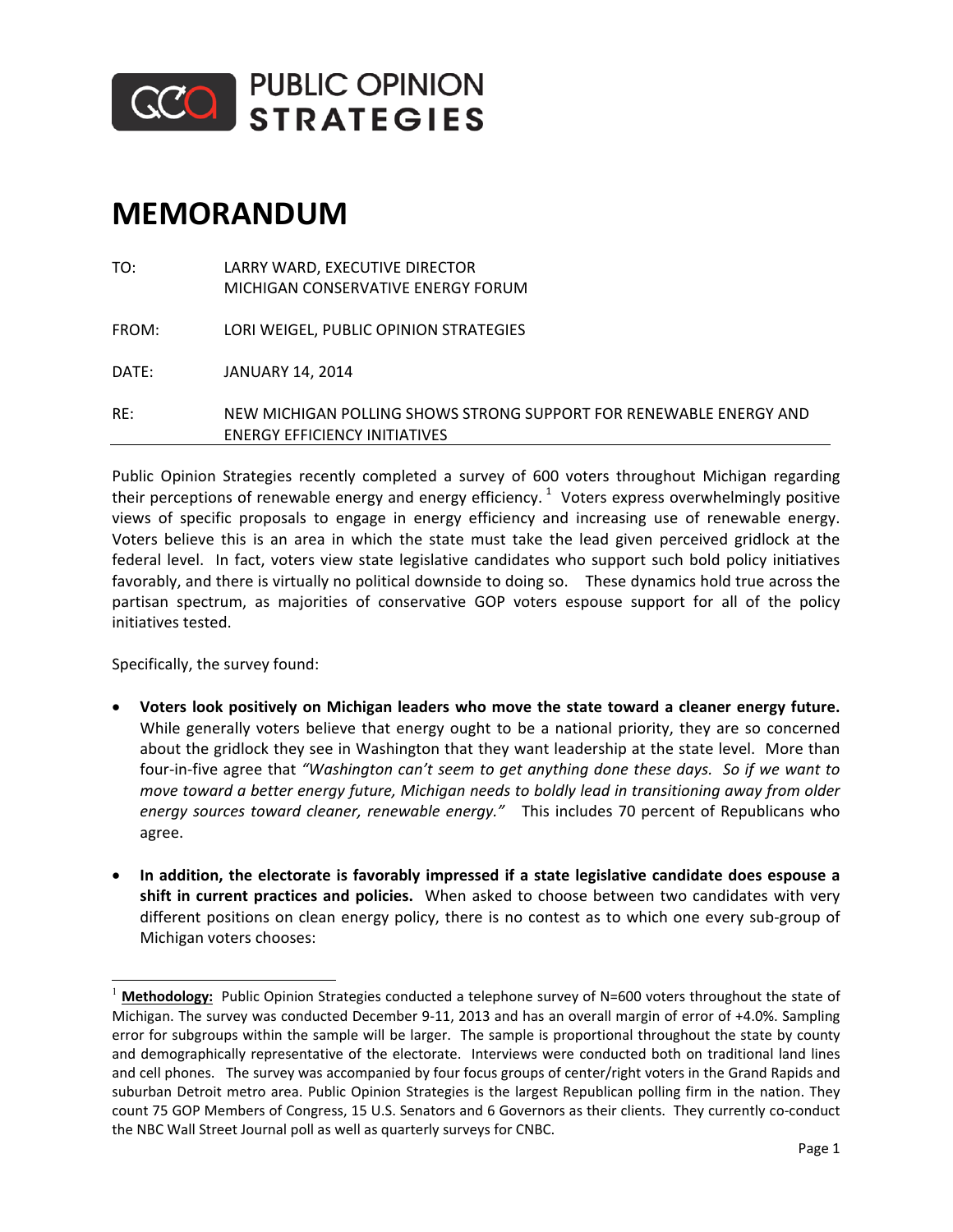*"In thinking about elections for State Legislature in your area next year, for which of the following candidates would you be most likely to vote…"*



GOP voters respond similarly – in fact, they are twice as likely to say they would vote for the proclean energy candidate (60 percent) as one who advocates for traditional energy sources (28 percent).

- x **Voters will back candidates who demonstrate support for clean energy policy.**Unlike social issues, federal health care laws, or the economy; relatively few voters view energy as a litmus test. In fact, only two percent of the voters – and a similar two percent of Tea Party supporters - espouse antirenewable energy positions in the survey *and* indicate that they would vote against a candidate whose position differed from their own.
- x **Michigan voters assert repeatedly a desire to transition Michigan away from coal and toward renewable sources of energy.**  On multiple questions, survey respondents repeatedly indicate a preference for clean, renewable sources of energy:
	- $\circ$  Three-quarters (75 percent) say that "we should start replacing coal with other energy sources like wind and solar power." A majority of 54 percent say they strongly agree with this view. Agreement is solid across the partisan spectrum, including among 61 percent of Republicans, 75 percent of independents and 86 percent of Democrats.
	- o Michigan voters, including conservative voters, described wind energy in overwhelmingly positive attributes, including as "clean," "safer," "(an) opportunity," "renewable," "the future," and something that "will have to be part of the mix of our energy solutions."
	- $\circ$  Therefore, it is not surprising that when voters were asked which sources of energy they would want to encourage in Michigan, wind energy topped the list, as seen in the following graph: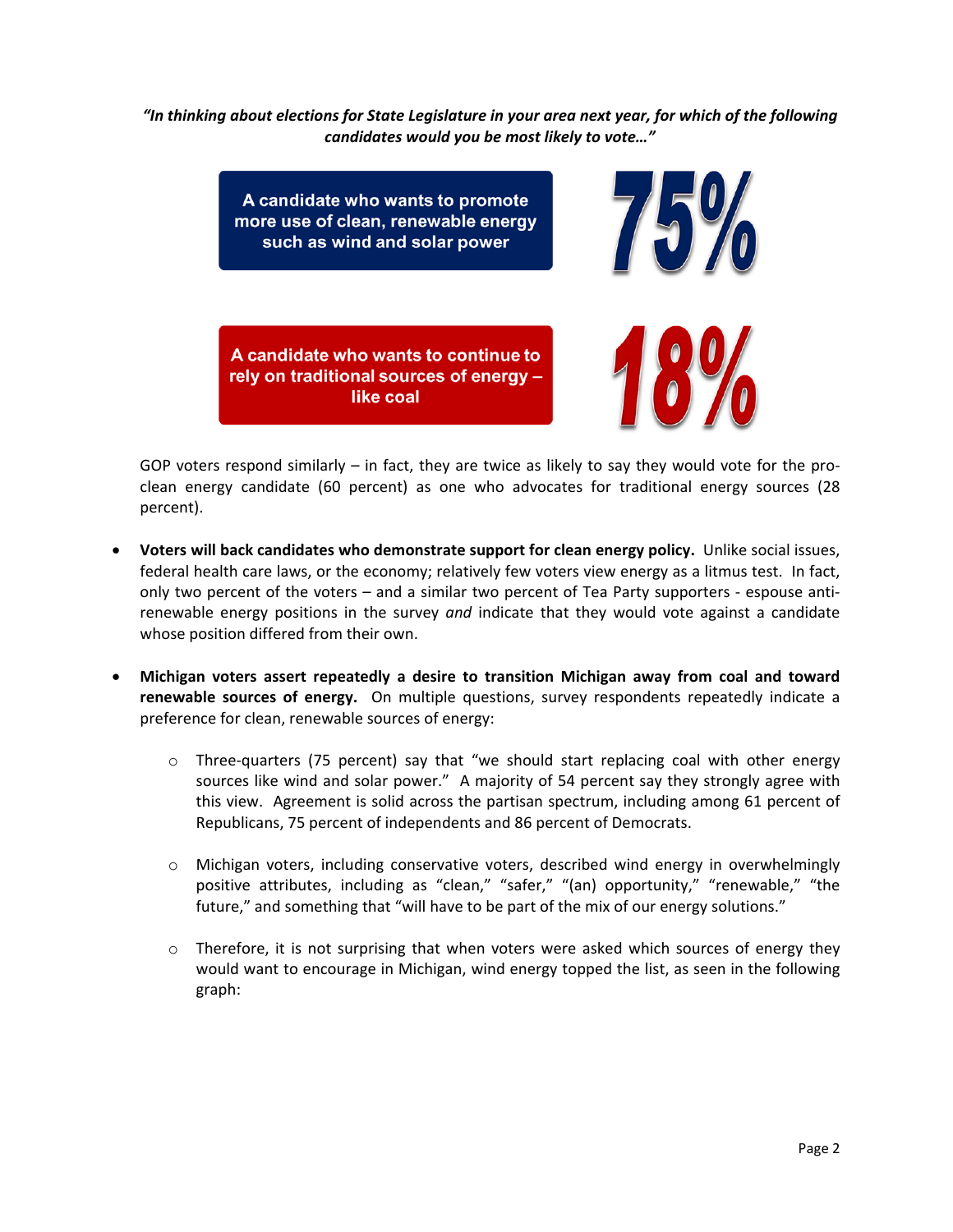## **Sources of Energy Want to Encourage**

*"Which one of the following sources of energy would you want to ENCOURAGE the use of here in Michigan?IF RESPONSE GIVEN THEN ASK: And which would you NEXT most want to encourage the use of?"*



 $\circ$  Conversely, the electorate would prefer to discourage the use of coal as a source of energy as depicted here:



"Which one of the following sources of energy would you want to DISCOURAGE the use of here in *Michigan?IF RESPONSE GIVEN THEN ASK: And which would you NEXT want to discourage the use of?"*



o Coal tended to be associated with "dirty" and "old," and voters were often surprised to hear the proportion of Michigan electricity produced at coal-burning power plants.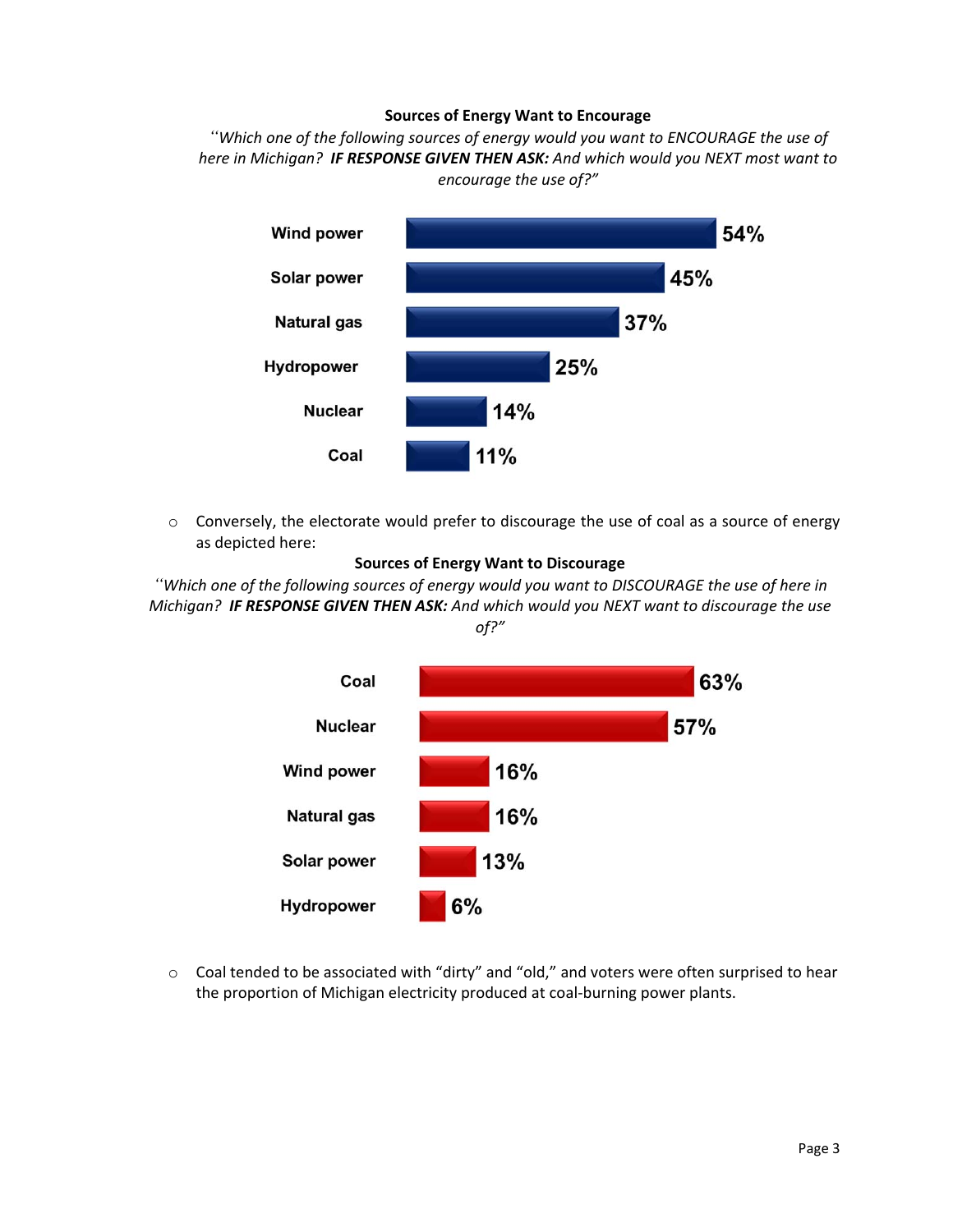**•** State voters demonstrate very strong support for a renewable energy standard. Fully 78 percent indicate support for "a policy to require Michigan's electric utilities to transition away from generating electricity mostly from coal, and instead have at least thirty percent of our electricity come from renewable energy sources such as wind, solar, and hydropower energy by the year 2035." Fewer than one-in-five (19 percent) oppose the policy. Nine-in-ten Democrats (90 percent), 74 percent of independents, and two-thirds (66 percent) of Republican voters support the policy.

## **Views of 30% Renewable Energy Standard by 2035**

*"If there was a policy to require Michigan's electric utilities to transition away from generating electricity mostly from coal, and instead have at least thirty percent of our electricity come from renewable energy sources such as wind, solar, and hydropower energy by the year 2035, does that sound like something you would support or oppose?"*



- x **In fact, if it were up to Michigan voters, the standard would be far higher.**Michigan voters say that if it were up to them, an average of 57% of their energy would come from renewable sources. Conservative and independent voters explained their support for these policies due to the numerous benefits they ascribed to renewable energy during the focus groups, including:
	- o Benefit to clean air/reducing pollution;
	- $\circ$  The related benefit to public health (most strongly advocated by respondents who told us they have children with asthma);
	- o The benefit for the environment;
	- o The benefit to the state economy and jobs in a sector they see as promising and full of opportunities, and
	- $\circ$  Related to this, they perceive a benefit in creating energy in Michigan and not elsewhere.
- x **Support for energy efficiency is even stronger**. Fully 84 percent indicate support for requiring "*Michigan's electric utilities to provide more programs through which customers can affordably make energy efficiency upgrades to their homes and businesses."*A majority of 51 percent register strong support. Only 14 percent of the state's electorate indicates opposition to the policy, with a mere 7 percent strongly opposed, and another 2 percent unsure of their views on this.